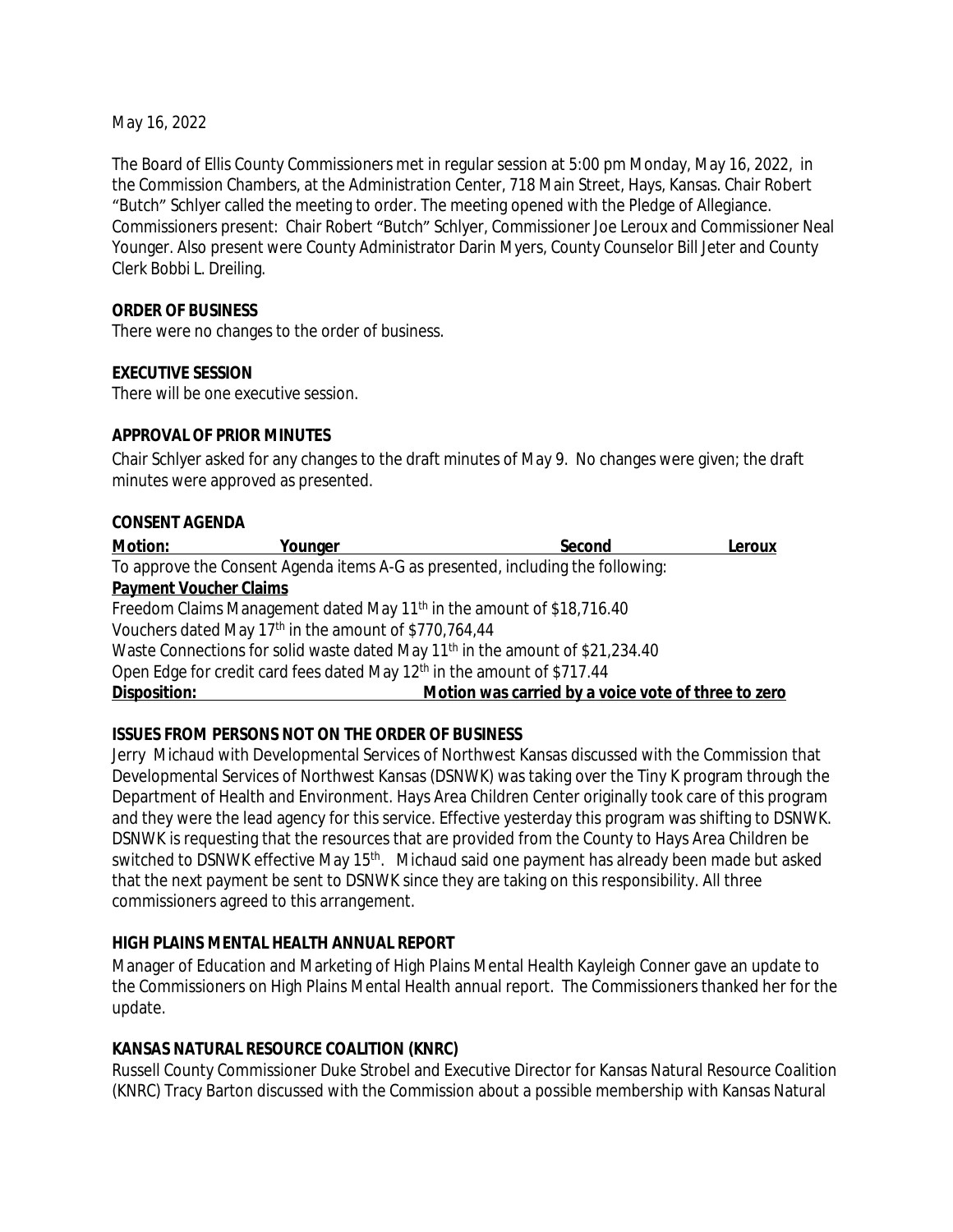Resource. KNRC helps counties stay on top of things and gives the counties a good network on what is going on with the State. Barton said they are here to approach the Commission about a membership to KNRC. They monitor 30x30 (America Beautiful Initiative), National Heritage Area, Lesser Prairie Chicken, Rails to Trails and Great Western Trail. Schlyer asked what the cost of membership is. Barton said it is \$5000 per year. There are webinars they present every 6-8 weeks, and at least one meeting every year. It is the same membership fee for every County. Younger said it is something that may be able to be worked into the budget but would like more information on it. Leroux said he would also like more information on it before any decisions are made. Schlyer said they will definitely look at this membership when they start the budget process for 2023.

# **VICTORIA REST HOME REDEVELOPMENT PROJECT**

Chair of the Victoria Community Coalition (VCC) Project Jeff Pfeifer is asking the Commission for support of the redevelopment efforts at the former St John's Rest Home as follows:

1. On behalf of the County, continue attending meetings regarding the above referenced project to ensure the County's vision, goals and needs are regularly a part of the redevelopment process,

2. Provide letter(s) of support for this redevelopment effort, to be used by VCC in fund raising and grant applications, and

3. Budget \$10,000 for FY2023 to aid in this multi-million-dollar redevelopment effort (specific purpose to-be-determined and documented/approved later, closer to FY2023).

Schlyer said he thinks it's a good project for the community. Younger was concerned with giving money for this project and what would stop others asking for money to help with their projects, to which Schlyer agreed. Leroux said he is in support doing something like this in Victoria, especially the daycare and housing portion. He will lend his support to this but he will agree with the other two commissioners' comments on how others will want to have money given to them for their projects. Pfeifer said they will need money for the architecture if they plan on moving forward with this project next year. Schlyer asked what the cost of an architecture would be. Pfeifer said he does not know but there is usually a range somewhere between 3-10 percent of construction costs. Schlyer asked if the money they might give would be a one-time donation, or if they would come every year asking for additional money. He said they would take any money they could get. They are not looking to finance this project into infinity. They are just trying to get the doors open since it has been sitting vacant for ten years. Schlyer said the Board will give this matter some more thought and will see if there is anything that they can come up with.

# **ENVIRONMENTAL SERVICES SCRAPER PURCHASE**

Environmental Services Director Justin Craig is asking for an amount to be determined as an upper limit on a bid amount for a used 1998 623F Caterpillar elevating scraper. With the purchase of land for the landfill expansion, after the permitting process is complete there will be multiple new construction & demolition burial cells that will need to be excavated prior to use. With the Commissioners approval, he is asking for an approval amount to be used to bid on a used 1998 623F Caterpillar elevating scraper. If Ellis County would receive the winning bid, the plan would be to have the scraper transferred to Foley Equipment to have some mechanical work done. Public works mechanics have already viewed the scraper and identified a couple issues to be addressed. These items have been factored into the purchase suggested bidding amount. The amount is also being compared to other comparable scrapers that are currently for sale. The price will be determined on the outcome of the auction, but not more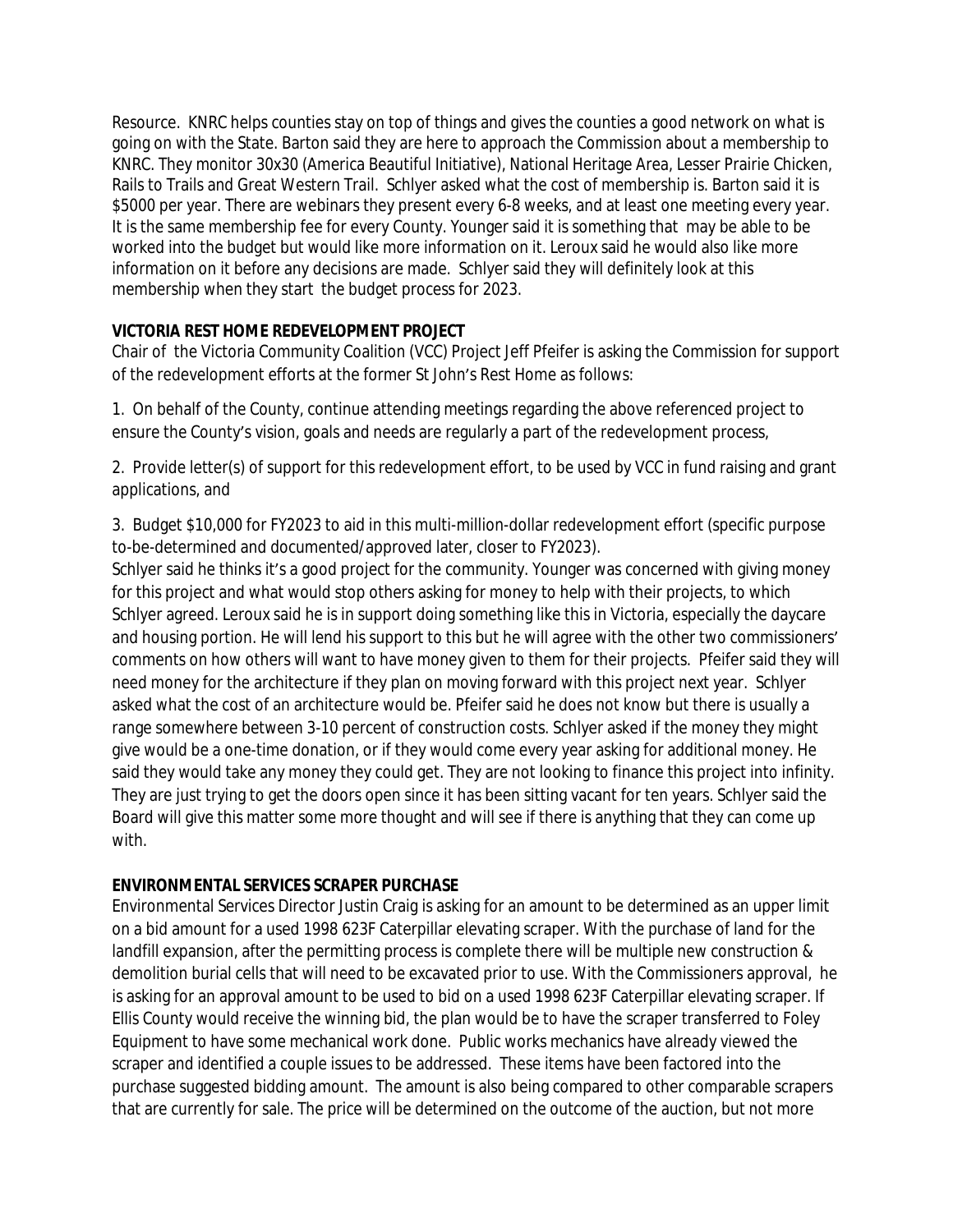than the amount the commission approves, plus the buyer's premium. It will be purchased through the Solid Waste capital fund. Younger did like the idea of getting it at a good price. He preferred to not say a number in an open meeting so someone watching could be listening to it. Leroux asked if they had a chance to go look at it. Craig indicated they had. He said it was a good investment. Caleb Garner spoke on the scraper and indicated that it was a good deal as well. Garner said it could last as long as 5-10 years. There were a lot of variables, especially on the hours of usage. He said it's not a machine they use everyday at the landfill. He said if they choose not to do a complete rebuild down the road, it would be about 5 years. He felt like it was a great investment. New ones go upwards towards a million dollars. Younger asked if there was a way to say that this is the amount, we want to pay but be on the discretion of Craig to bid upwards if need be. County Counselor Bill Jeter said because of the purchasing policy there needs to be a price set, but good discretion could be used. Jeter said he suggested a motion on a specific amount but subject to good discretion of Craig. There would need to be a ten percent buyer's premium.

**Motion: Schlyer Second: Younger** I move to approve the amount of up to \$120,000 for the bidding at Purplewave auction scheduled to end on May 19, 2022, in addition it will also have the buyer's premium and have the Environmental Services Director use good discretion on top of the \$120,000 for the purchase of a 1998 Caterpillar 623F elevating scraper.

**Disposition: Motion passed by a voice vote of three to zero.**

## **CARE FUNDING AUDIT**

County Administrator Darin Myers updated the Commission on the results of the federal audit on the CARES funding audit. In late 2021, Ellis County worked with Adams Brown to complete a single audit on the CARES funding Ellis County received and expended in 2020. The report was sent to the Federal Audit Clearinghouse for their review of the audit. Based on their review, it was determined the report contains no quality issues which would require corrective actions to be taken. They however have agreed with the audit results of several areas of improvement which have already been shared with the commission after work was completed with Adams Brown. There will be no funds that need to be returned. However since receiving the attached document, staff has received word from the Kansas Legislative Division of Post Audit, that Ellis County was one of a few selected counties. The county administrator will be working with their office in the coming weeks to provide more expenditure information to satisfy their review. Schlyer indicated that he thought if the Feds were satisfied the State should be as well.

# **STRATEGIC PLAN ADOPTION**

County Administrator Darin Myers gave an update on the Strategic plan for Ellis County. In late 2021, Ellis County staff started a facilitated process with the Kansas University Public Management Center to help create a strategic plan for Ellis County. The executive team was involved in multiple day sessions with KU to work on this report. Input was also received from different levels of employees within the county. Four focus groups met to include various employees throughout the county. Those groups were the Wage & Benefits committee, communications committee, and the safety committee. In an effort to capture thoughts from future leaders within the county staff, we formed a new group of key leaders who also provided input. A survey was also completed and was available to all 170+ employees. We had a phenomenal response to the survey with nearly 90% of the employees providing feedback.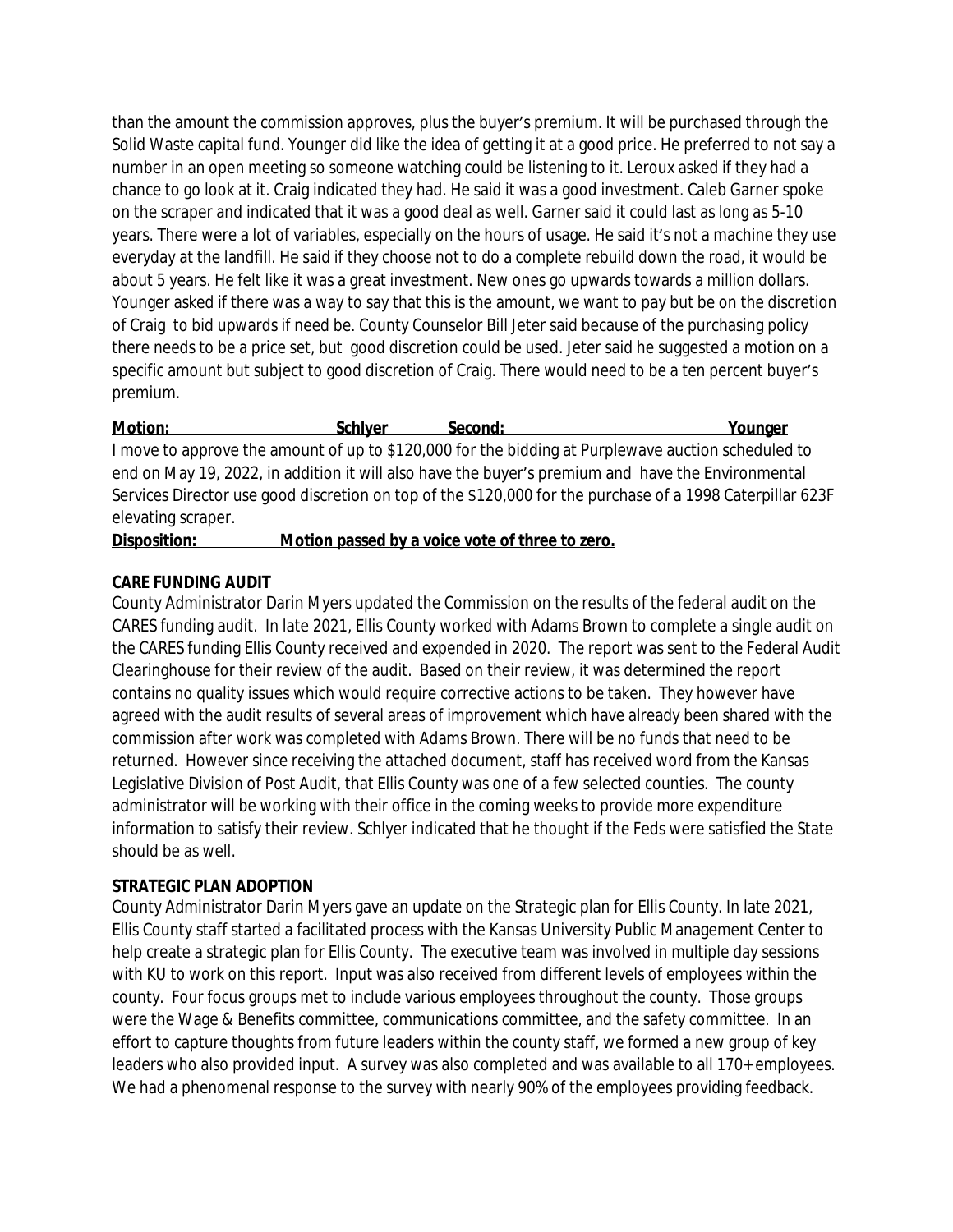KU only expected a 30% response from the employees. Staff is asking the commission to approve the document to help guide current and future staff on a direction to ensure that Ellis County government is a great place to work, while proving quality services to our community, allowing the entire community to be a better and safer place to live. As part of the process to determine what the county needs to prepare for in the future, staff was tasked to develop a mission statement and values. The mission statement created by staff is:

# *We provide the highest standard of services, allowing for continued growth and prosperity for everyone in Ellis County.*

| The values are:     |                                              |
|---------------------|----------------------------------------------|
| Respect:            | Treat others the way you want to be treated. |
| Accountable:        | Take ownership                               |
| Integrity:          | Do the right thing.                          |
| Servant Leadership: | Serve others first.                          |
| Engaged:            | Be involved.                                 |

The county administrator would like to commend the executive team, focus groups, and the employees for being involved in the process. They had the determination and hope to have a meaningful and productive strategic planning report with the final objective of having the commission support on the final working document. Myers said his plan is to meet a couple of times a year to see what our progress is and to give a report to the Commission. The Commission all liked the plan.

| <b>Motion:</b> | <b>Schlyer</b>                                         | Second:                                         | Younger |
|----------------|--------------------------------------------------------|-------------------------------------------------|---------|
|                | I move to approve the strategic plan for Ellis County. |                                                 |         |
| Disposition:   |                                                        | Motion passed by a voice vote of three to zero. |         |

# **SCHEDULE BUDGET HEARINGS**

County Administrator Darin Myers discussed with the Commission that as part of the development process for the 2023 budget for Ellis County, staff has the opportunity to meet with the County Commission at a special meeting. At this meeting, department heads and elected officials have the chance and dedicated time to meet with the Commission regarding their budgets and changes to it. The budget calendar identified July 27 and 28 as the dates to hold special meetings. In discussion with staff, it was suggested instead of having two days of meetings, to possibly reduce it down to one day. Schlyer suggested to have the meeting on Monday, July 25<sup>th</sup>. Myers said he would check this day out with the executive team and get back with the Commission.

# **COUNTY ADMINISTRATOR REPORT**

County Administrator Myers gave feedback on the trip to Washington DC that he and Commissioner Younger took last week. Myers said it was very beneficial to be able to meet with the staffers of Moran, Marshall and Mann. He said there were back-to-back meetings on EAS, infrastructure funding for roads and bridges, inflation, ground water, healthcare and property tax collected on tags that are out-of-state and pay no property tax. He said there were six different county organizations that were in attendance. There were about 57 members out of those delegations. He said they met Moran on the possibility of additional funding on the Northwest Business Project. They talked with Marshall on the wind event that we had in December of 2021. Myers said it's the intangible benefits that we can get in the future from this conference.